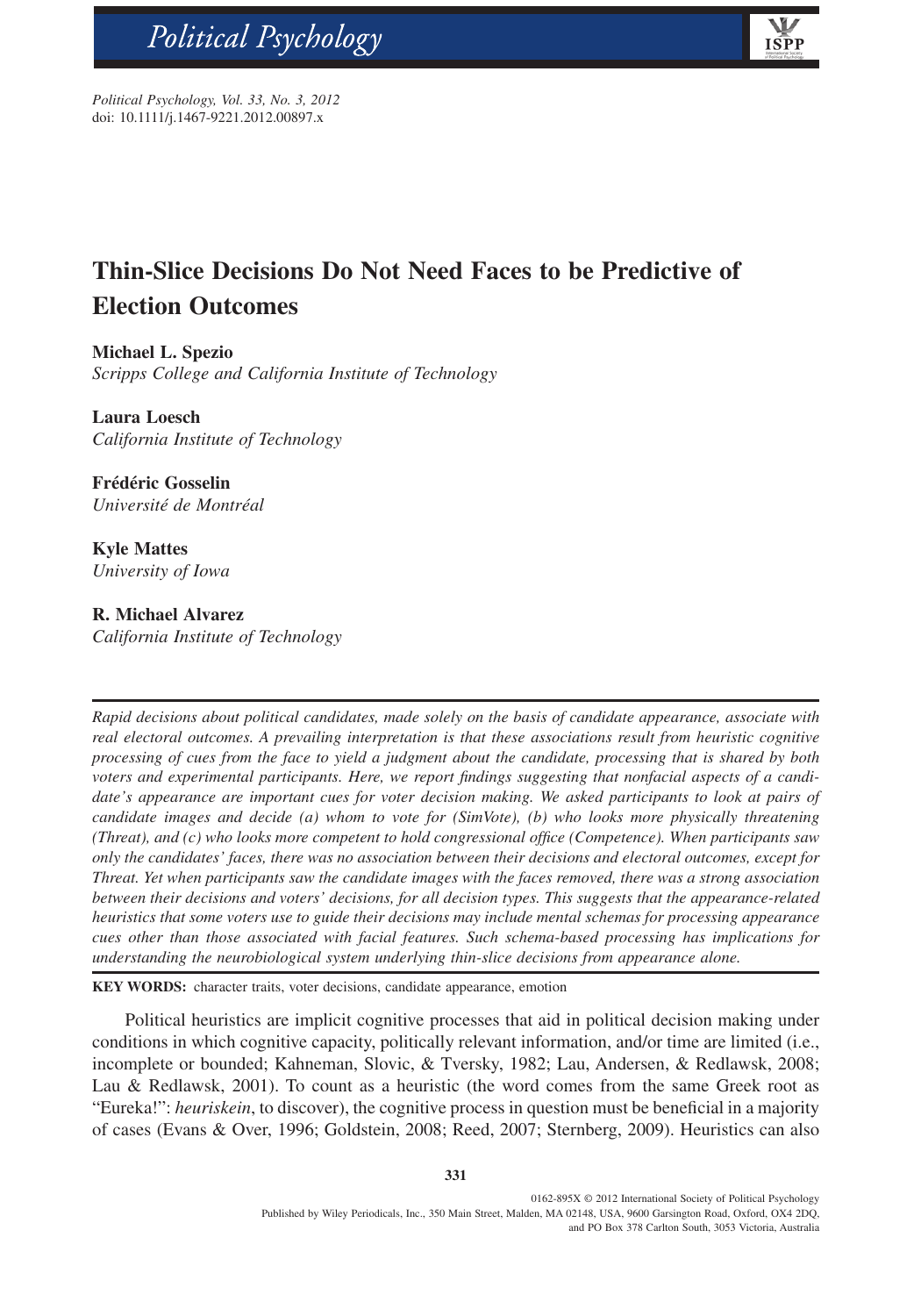combine with deliberative processing in political decision making and need not operate alone to yield a decision outcome. For example, poliheuristic theory in the area of international relations has yielded experimental evidence for multistage processing among high-level decision makers in foreign policy (Mintz, 2004a, 2004b). Decisions proceed by first rapidly eliminating those options that are presented as having largely negative political consequences (i.e., that are "noncompensatory") and then by an increasingly analytical process that more carefully weighs the costs and benefits of the remaining options. Findings showed that the first, heuristic, stage advantageously tracked with the uncertainty of predicted negative consequences, as one would expect of an adaptive system. Beneficial choices were not often rejected when their putative negative consequences were presented as uncertain (Mintz, 2004a).

Even in voter decision theory, there is evidence that heuristics can increase the likelihood of beneficial, or correct, votes in political experts, albeit decreasing this likelihood in politically inexperienced voters (Lau & Redlawsk, 2001). These findings suggest that voter reliance on cognitive heuristics is not as threatening to classic theories of deliberative democracy as previously feared (Bartels, 2008). However, as noted by Lau and Redlawsk (2001), processes sometimes thought to be political heuristics can actually detract from the quality of political decisions, and so should be rethought.

Such rethinking may apply to those "heuristics" that operate on nonverbal information from a candidate's appearance (e.g., face, facial expression, hair, posture, clothing, movement) to influence a voter's decision for or against that candidate. Evidence for the influence of these processes on voter decisions comes from the fact that presentations of 30 msec to 100 msec of an image of a politician elicit decisions (i.e., about a candidate's competence, threat, etc.; Ballew & Todorov, 2007) and neural signals (M. L. Spezio et al., 2008) in laboratory participants that correspond with the decisions of real voters. These so-called "thin-slice" decisions are choices based only on a small amount of information, either in terms of content or in time of exposure (Ambady & Rosenthal, 1992, 1993). Socially relevant decisions from a variety of domains that are thought to require prolonged deliberation associate robustly with thin-slice decisions (Ambady, Hallahan, & Rosenthal, 1995; Ambady & Rosenthal, 1992, 1993; Ballew & Todorov, 2007; Curhan & Pentland, 2007; Hassin & Trope, 2000; Rule & Ambady, 2008; Todorov, Mandisodza, Goren, & Hall, 2005; Willis & Todorov, 2006). Political scientists have noted the often surprising dependence on thin-slice information during voting (Alvarez, 1997) and have proposed that it might be used to influence campaigns (Rosenberg, 1986; Rosenberg, Kahn, Tran, & Le, 1991).

Most investigators have implicitly or explicitly identified a candidate's*face* (typically understood as excluding some of the forehead and the hair) as the primary carrier of information influencing trait and voter decisions, especially when the thin-slice information being investigated comes from static images of a person that include the person's face (Antoniakis & Dalgas, 2009; Atkinson, Enos, & Hill, 2009; Ballew & Todorov, 2007; Lawson, Lenz, Baker, & Myers, 2010; Lenz & Lawson, 2007; Mattes et al., 2010; Said, Sebe, & Todorov, 2009; M. L. Spezio et al., 2008; Todorov et al., 2005; Todorov & Uleman, 2003; Willis & Todorov, 2006). Studies have also reached the same conclusion when nonfacial information was clearly present and available to experimental participants, resulting in a "face primacy principle" (Ballew & Todorov, 2007; Mattes et al., 2010; Said et al., 2009; M. L. Spezio et al., 2008; Todorov et al., 2005). That heuristics processing the face would be weighted to the exclusion of those sensitive to nonfacial information is not surprising, given existing evidence. For example, Bailenson, Garland, Iyengar, and Yee (2006) found that men increased their support for candidates whose faces were altered to resemble their own, supporting the view that heuristic processing of the face influences voter decisions.

In response, Todorov and colleagues have proposed a face-processing heuristic to explain how rapid trait inferences about, for example, competence, associate with electoral outcomes. The mechanism highlights proposed evolutionarily older "emotion recognition systems" that use only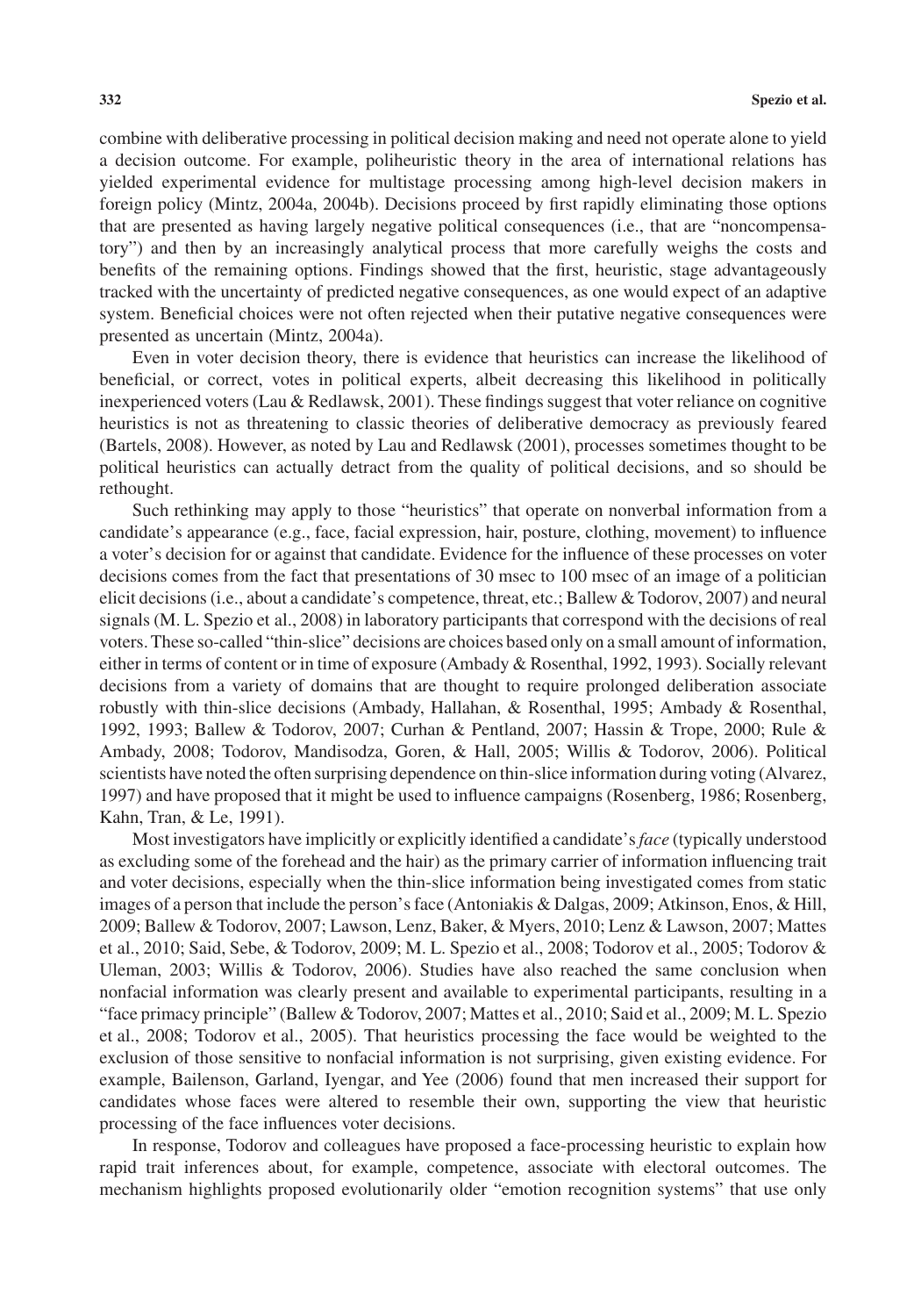facial information (Said et al., 2009; Todorov, Said, Engell, & Oosterhof, 2008). According to this mechanism, rapid inferences about complex traits, such as competence, trustworthiness, etc., that are based on appearance alone are illusions based in part on heuristics involving the cognitive processing of facial emotions. The development of this process involves at least two stages, though once established (e.g., via Hebbian association), it is likely that direct links between appearance and traits emerge. In the two-stage model, heuristic processing first associates facial features with a person's emotion, such as fear, anger, or joy. Second, the inferred emotion is heuristically linked to a trait judgment. For example, a candidate whose eyebrows are naturally more drawn together or downwardly angled would elicit inferred anger, which would lead most often to an inference of threat and less often to an inference of trustworthiness. Or a candidate whose eyebrows are naturally more upwardly angled and whose mouth is naturally more similar to a smile than to a frown would elicit inferred happiness, which would lead most often to inferences of trustworthiness and likability, and perhaps competence and electability. Associations between such trait inferences and electoral outcomes arise because the electoral decisions of some voters (i.e., those who have very limited cognitive capacity, information, and/or time) are influenced by heuristic processing at both stages. Candidates whose faces appear angry might be directly discounted (stage 1) or might be discounted after a threat inference is made (stage 2). Similarly, candidates whose faces appear happy might be directly favored (stage 1) or favored after inferring likability or trustworthiness or competence (stage 2). A central claim of this theory is that the intervening heuristic processes yielding the association between candidate appearance and voter decisions operate on facial information alone.

Two lines of evidence suggest that facial information processing has some claim as a heuristic in influencing the decisions of voters who have little or no other information. First, a candidate's face provides signals about her or his physical and mental states. An example of this is how much perspiration a candidate's face shows during appearances or debates. Though sweat is not a facial feature, too much facial sweat can signal ill health (e.g., untreated alcoholism in the case of former British Liberal Democrat leader Charles Kennedy); and lack of full disclosure (e.g., British Foreign Office minister Bill Rammell when questioned about his involvement in freeing the Lockerbie bomber). Second, it may be that certain facial characteristics reflect biological signals that show above-chance association with certain beneficial or harmful traits. Examples are the association between masculine facial characteristics and dominance (Perrett et al., 1998) and the recent finding that men with wider faces show decreased trustworthiness compared to those with narrower faces (Stirrat & Perrett, 2010), an association that naïve participants correctly inferred. While the cognitive processes that operate on these signals may be manipulated via gaming the signals themselves, if the associations yielded by the processes are correct the majority of the time, their status as faceprocessing heuristics would be defensible. They would not be a substitute for becoming informed. Yet, if the cognitive processes yield beneficial decision outcomes the majority of the time, voters who have little or no information about a candidate could do worse than rely on them.

Yet a potential difficulty arises in identifying face-processing heuristics as the primary influence mediating the influence of candidate appearance on voter decisions. As noted above, most of the studies identifying facial information critical for this heuristic processing in fact used stimuli that included substantial nonfacial information (Ballew & Todorov, 2007; M. L. Spezio et al., 2008; Todorov et al., 2005). Information about hair, clothing, and posture was present in the images, though explicit considerations of its influence on voter decisions have been generally lacking. If cognitive processes that influence voting via a candidate's appearance operate on nonfacial information, their status as heuristics may be justified. Since nonfacial characteristics of appearance like clothing and posture (and even hair) were in evolutionary history and are now subject to greater control by people than is facial appearance (outside of facial expression), nonfacial characteristics may associate more strongly with a person's actual social and political control, power, and expertise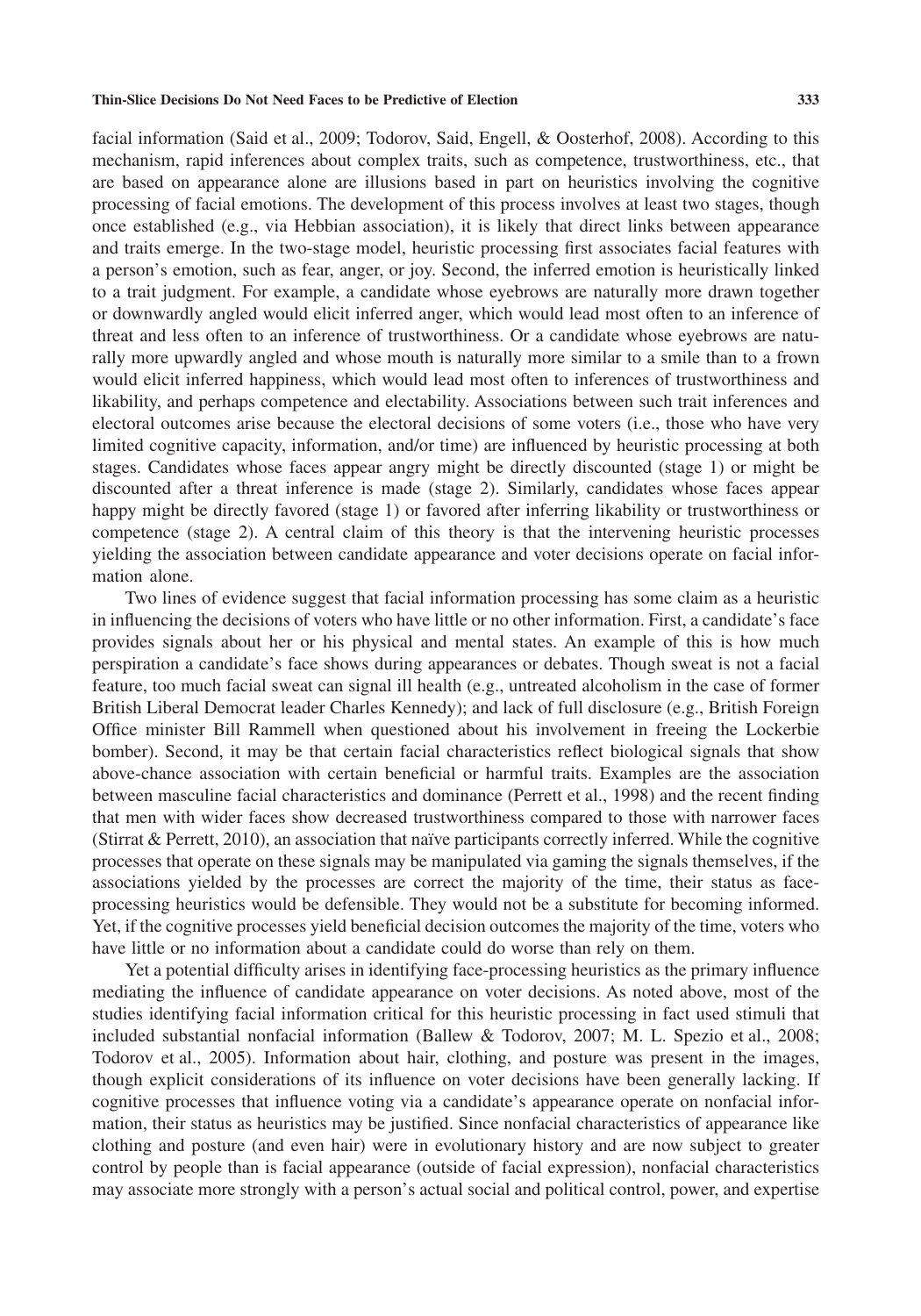than that person's face. To be sure, voters who are more influenced by nonfacial characteristics will likely make more voting errors than those who are influenced by information about a candidate's political positions. Yet, as stated above, voters who lack such information do well if they pick a candidate who is at least competent to hold office.

To our knowledge, ours is the first study that investigates the contribution of heuristic processing of candidate appearance to voter decisions while using a condition in which trait inferences were elicited from candidates' faces alone. To do this, we used faces from candidate images already known to elicit robust associations between threat and competence decisions and voter decisions. (M. L. Spezio et al., 2008; Todorov et al., 2005) At the same time, we investigated whether nonfacial information in these images (e.g., hair, posture, clothing) contributes anything at all to the function of heuristic processes influencing voter decisions.

#### **Methods**

#### *Participants*

All procedures were carried out in compliance with the Belmont Report with the approval of the appropriate licensed Institutional Review Boards. Participants ( $N = 66$ ; 27 male) were undergraduates attending the Claremont Colleges (Age ( $M \pm SD$ ): 20 years  $\pm 1$  year), all but seven of whom (two males) had voted in at least one election for national office in 2006, 2008, and 2010. All participants reported no neurological, psychiatric, neurodevelopmental, or visual disorders, and each received between \$10 and \$40 for participation in the study. Five of the participants could identify one or more of the candidates in the image set, and these participants were excluded from the analysis, leaving a total of 61 participants (24 males).

## *Stimuli*

Stimuli were images of real political candidates who ran in congressional elections in 2004, paired according to actual electoral races. A total of 60 unmodified images (Full Image Set) were used and were the same as those used in Study 2 of Spezio et al. (2008). These are a subset of the paired images used by Todorov et al. (2005, Fig. 1A) and were selected so that both images in a candidate pair (a) were frontal facing; (b) were of the same gender and ethnicity; (c) were smiling; and (d) had clear, approximately central presentation of faces that were of approximately the same size. Full Images were modified to create two additional stimuli sets, each consisting of 60 images derived from the original, unmodified images. The modification for the first set was the isolation of the face in an image to create stimuli that showed only the candidates' faces (without clothing, background, etc.), for a Facial Only Image (FAI) set (Fig. 1B). The modification for the second set was the removal of the face in an image to create stimuli that showed everything about a candidate except the face, for a Nonfacial Image (NFI) set (Fig. 1C). Because stimuli were always presented in pairs determined by the real elections, there were a total of 30 unique stimuli (an image pair is a unique stimulus) for the conditions of Full Image, Facial Only Image, and Nonfacial Image, respectively, or a total of 90 unique stimuli (see Procedure).

## *Procedure*

Stimuli were presented on an LCD monitor, situated approximately 30 inches from a participant's eyes. Three stimulus sets were used: Full Image, Facial Only Image (FAI), and Nonfacial Image (NFI), and each set was comprised of 30 image pairs whose pairing was determined by actual electoral races. Each image in a pair on screen was  $\sim$  1.6 inches wide, subtending  $\sim$  3 $\degree$  of visual angle. Stimuli were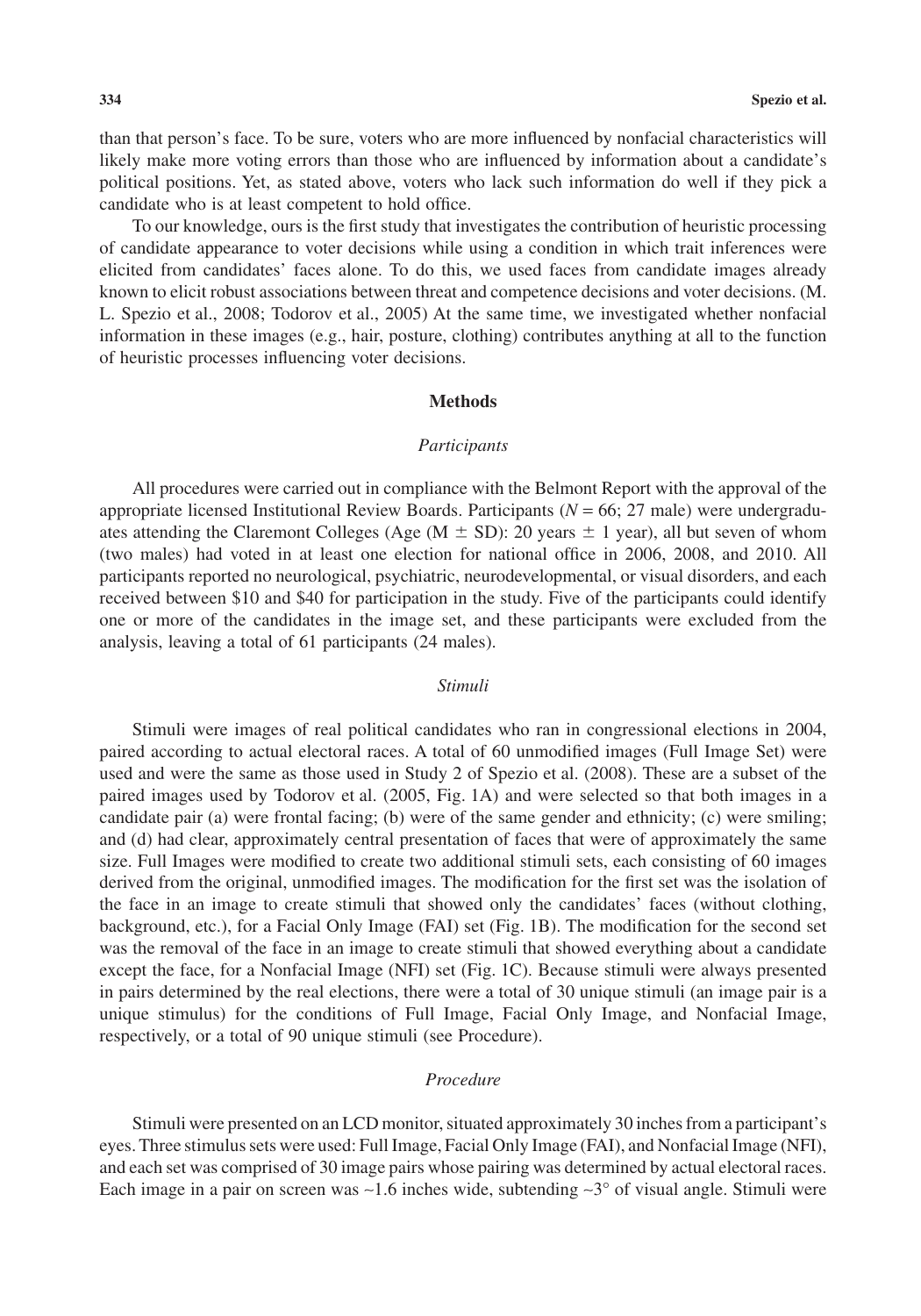# A. Full Image

# **B. Facial Only Image (FAI)**



C. Nonfacial Image (NFI)



**Figure 1.** Examples of images used in the experiment. Shown are the original images of a real electoral pair that ran against one another for a House seat in the 2002 election (A; Full Images), the images with only faces present (B; FAI), and the images with no facial information except for the silhouette (C; NFI).

always presented off-center by  $\sim$   $2^{\circ}$  of visual angle, one image to the left and one to the right, against a gray background. Image pairs were on screen for 2 sec. Participants were required to make rapid decisions (i.e., within a limit of 3 sec. following stimulus offset), based only on the candidates' appearance, about which candidate in an electoral pair (a) they would vote for (SimVote); (b) looked more likely to act in a physically threatening manner towards them (Threat); and (c) looked more competent to hold federal congressional office (Competence). Each experimental session involved only a single image type (Full, FAI, or NFI) and a single judgment (SimVote, Competence, or Threat). Participants completed one experimental session when they had evaluated all 30 pairs for a given image condition and a given judgment. Each participant thus completed nine sessions (3 image types ¥ 3 decision types), with 30 candidate pairs in each session. For each image type (i.e., Full Image, FAI, NFI), all participants first made decisions about whom they would vote for (i.e., simulated vote, or SimVote), while the order of the other two decisions (i.e., threat, competence) was counterbalanced. Similarly, all participants were presented with the Full (unmodified) images last, while the order of NFI and FAI images was counterbalanced. One example of an ordering is as follows: FAI first (SimVote, Threat, Competence), NFI second (SimVote, Competence, Threat), Full Image third (SimVote, Competence, Threat). Each participant first completed all judgment types (SimVote, Competence, Threat) for a given image condition (Full, FAI, NFI) prior to moving on to the next image condition. Each participant saw each pair of images in a given image condition set (Full, FAI, NFI) a total of three times. The left and right placement of images in a pair was counterbalanced across sessions and participants, and the ordering of pairs in a session was newly randomized prior to each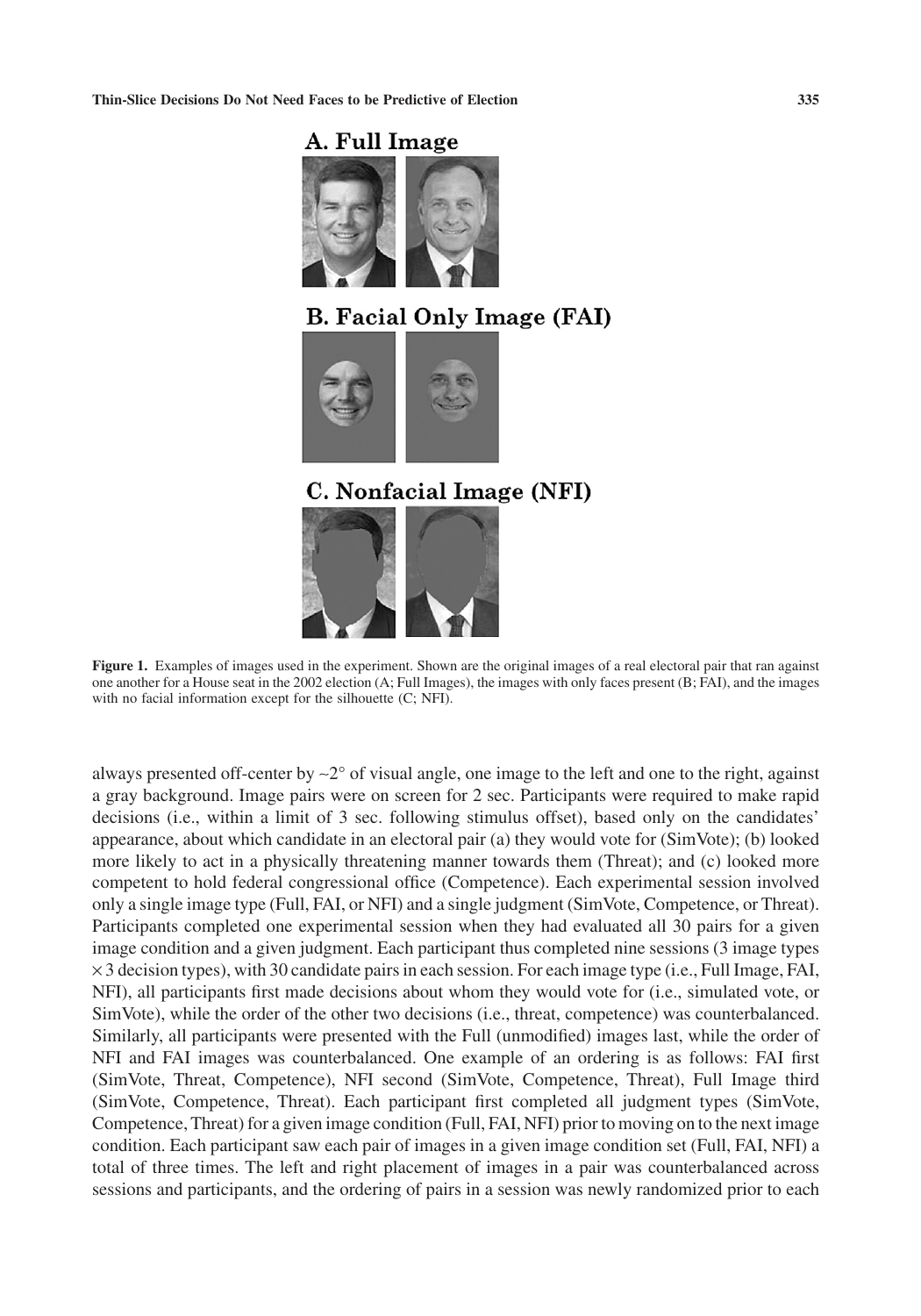session. There were no effects of image type order (NFI vs. FAI), decision type order (Threat vs. Competence), side of presentation (Left vs. Right), or pair order. Experiments were programmed using the Psychophysics Toolbox v. 2.54 (Brainard, 1997; Pelli, 1997) in Matlab (The Mathworks, Natick, MA).

#### *Data Analysis Strategy*

*Correlation between decisions.* Our first aim in this analysis was to determine the degree to which our participant group made consistent decisions within a given image condition. If our participants followed our instructions and made consistent decisions, we expected them to show a positive correlation between their SimVote and Competence decisions, and a negative correlation between their SimVote and Threat decisions, for each image type. For each candidate image (60 total), we calculated the "decision share" within a given experimental session (i.e., a given decision type and image type). This was just the share of the participant group that decided that a candidate was their choice for (a) SimVote, (b) Competence, or (c) Threat. Each image received its own decision share. Missing data (47 out of a total 11,340 trials) were ignored for all analyses and ties in decision share were allowed. We calculated Pearson correlation coefficients between the different decisions, within a given image type. Our second aim in this analysis was to determine whether the participant groups' consistency was affected by image type. To answer the question of whether different image types yielded the same outcomes for a given decision (i.e., SimVote, Threat, Competence), we again used these group decision shares, and we calculated the correlation of decision shares between the image types, but within a given decision type.

*Correspondence between participant and voter decisions.* We calculated the average correspondence between individual participants and voters, as in Todorov et al. (2005) and Spezio et al. (2008). For each participant, and for each experimental session, we calculated the percent agreement across all 30 image pairs between (a) the decision of the participant and (b) the electoral outcomes. For example, for a session in which Threat was inferred (from any of the image types), a participant would have a perfect 100% agreement with real voters if they chose all of the electoral losers as appearing more threatening and 0% agreement if they chose all of the winners as more threatening. The same participant inferring Competence or SimVote would have a 100% agreement with the voters if they chose all electoral winners as appearing more competent, or as candidates they would vote for, and 0% if they chose all of the losers as more competent. Mean correspondence values for each session were calculated by averaging across the group. A simple *t*-test across the group showed whether the average individual correspondence with voters was greater than 50%. We also examined gender differences for this correspondence by comparing the average correspondences among females and males in our study. All reported significance levels incorporate the Bonferroni correction (Miller, 1981, pp. 6–8).

## **Results**

# *Correlation Between Decision Types and Image Types*

To determine whether the participants were making decisions as instructed, we tested the correlation between decision types, expecting that the participants' own choices for whom to vote (SimVote) would be positively correlated with candidates viewed as more competent and negatively correlated with candidates viewed as more threatening. This was found, as shown in Table 1. For all image types, SimVote and Competence were significantly and highly positively correlated, while Threat was significantly negatively correlated with both SimVote and Competence. In all cases, correlations accounted for at least 25% of the variance, and the correspondence between SimVote and Competence accounted for 50% to 80% of the variance.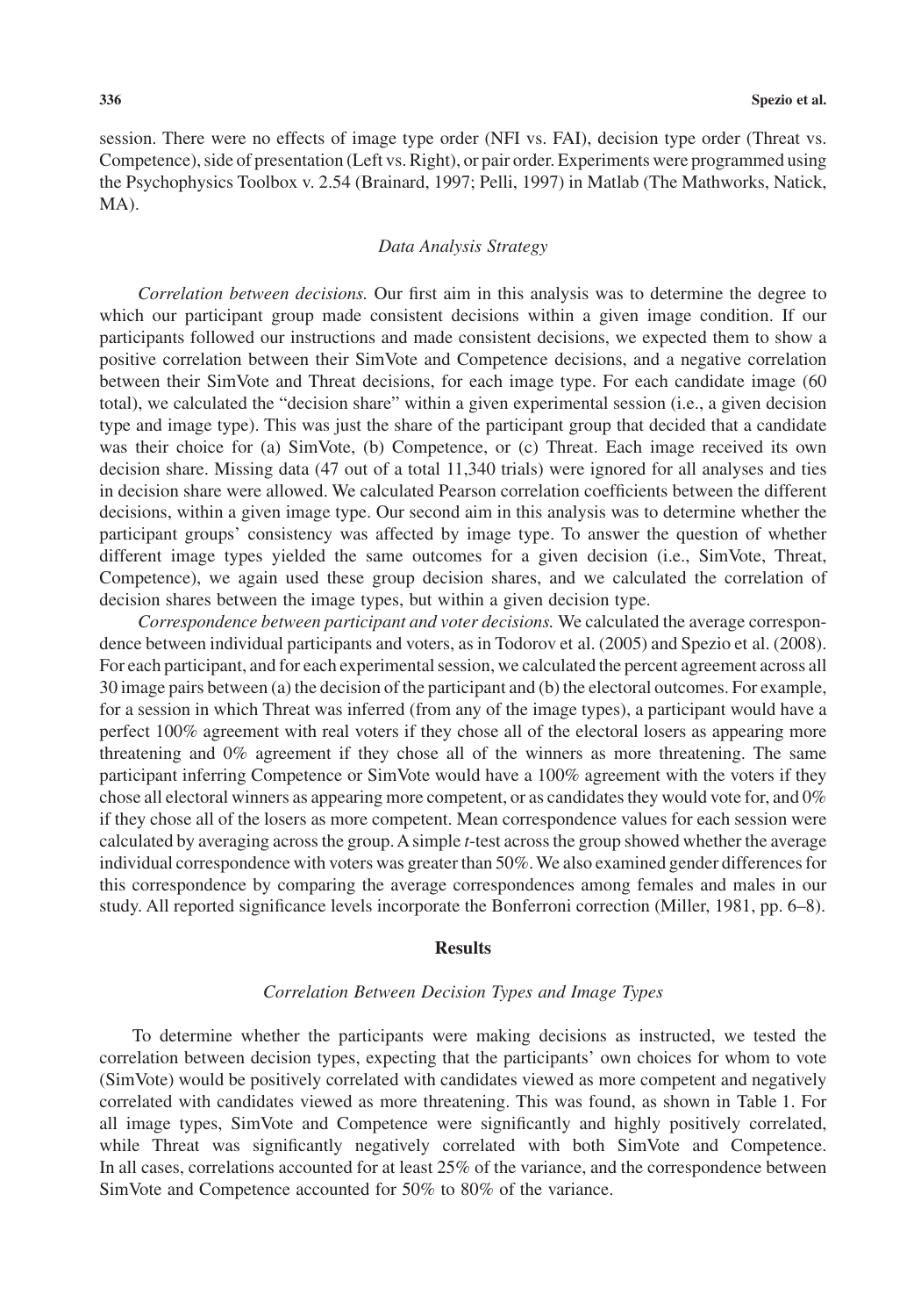| <b>Stimulus Type: Full (Unmodified)</b> |                          |                               |
|-----------------------------------------|--------------------------|-------------------------------|
|                                         | SimVote                  | Competence                    |
| Competence                              | $0.91***(0.77, 0.97)$    |                               |
| Threat                                  | $-0.68$ $(-0.87, -0.30)$ | $-0.62***(-0.84,-0.20)$       |
| <b>Stimulus Type: FAI</b>               |                          |                               |
|                                         | SimVote                  | Competence                    |
| Competence                              | $0.81***(0.55, 0.93)$    |                               |
| Threat                                  | $-0.62***(-0.84,-0.20)$  | $-0.70$ ( $-0.88$ , $-0.33$ ) |
| <b>Stimulus Type: NFI</b>               |                          |                               |
|                                         | SimVote                  | Competence                    |
| Competence                              | $0.92***(0.80, 0.97)$    |                               |
| Threat                                  | $-0.67***(-0.87,-0.29)$  | $-0.79***(-0.92,-0.50)$       |

**Table 1.** Correlation Between Group Majority Decision Within Stimulus Types

\*\*\*, *p* < 0.0001 (corrected)

Confidence intervals provided for  $\alpha = 0.0001$ .

**Table 2.** Correlation Between Group Majority Decision Across Stimulus Types

| <b>Decision: Simulated Vote</b> |                         |               |  |  |
|---------------------------------|-------------------------|---------------|--|--|
|                                 | Full                    | FAI           |  |  |
| FAI                             | $0.42$ (n.s.)           |               |  |  |
| NFI                             | $0.59***(0.16, 0.83)$   | $0.05$ (n.s.) |  |  |
| <b>Decision: Competence</b>     |                         |               |  |  |
|                                 | Full                    | FAI           |  |  |
| FAI                             | $0.37$ (n.s.)           |               |  |  |
| NFI                             | $0.75***(0.42, 0.90)$   | $0.06$ (n.s.) |  |  |
| <b>Decision: Threat</b>         |                         |               |  |  |
|                                 | Full                    | FAI           |  |  |
| FAI                             | $0.63***(0.22, 0.85)$   |               |  |  |
| NFI                             | $0.69***$ $(0.33.0.88)$ | $0.42$ (n.s.) |  |  |
|                                 |                         |               |  |  |

\*, *p* < 0.005; \*\*, *p* < 0.001; \*\*\*, *p* < 0.0001 (corrected)

Confidence intervals provided for  $\alpha = 0.0001$ .

Additionally, it was hypothesized that, for any given decision type, decisions made across different image types would be correlated, especially between Full images (containing all information) and the other two image types. This was only partially supported (Table 2). For both SimVote and Competence, decisions based on NFI stimuli were correlated with decisions based on Full images, accounting for  $35\% - 50\%$  of the variance. However, decisions based on FAI stimuli were not correlated with those based on NFI images or on Full images, except for Threat. Not surprisingly, decisions based on FAI images correlated more strongly with Full images than they did with NFI images. For all comparisons, decisions based on FAI stimuli showed the weakest correlation with decisions based on other image types, indicating that facial information across stimulus types contributed least reliably to thin-slice decisions, with the exception of decisions about Threat.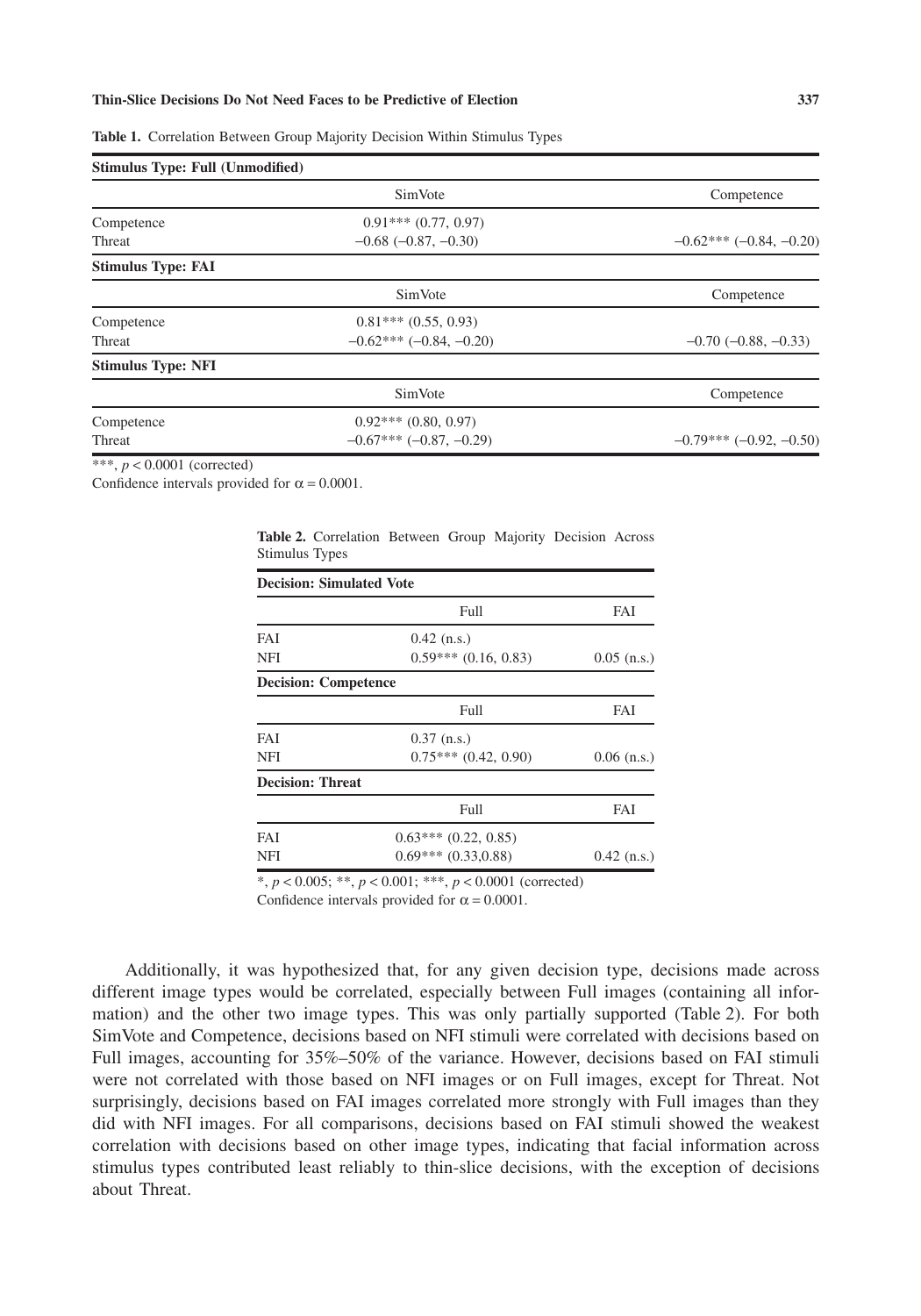| DecType/StimType | SimVote                     | Competence                  | Threat                      |
|------------------|-----------------------------|-----------------------------|-----------------------------|
| Full             | $0.56***$ $(t(60) = 4.00)$  | $0.58***$ $(t(60) = 5.35)$  | $0.43***$ $(t(60) = -5.33)$ |
| FAI              | $0.51$ (n.s.)               | $0.52$ (n.s.)               | $0.44***$ $(t(60) = -4.07)$ |
| NFI              | $0.61***$ $(t(60) = 10.16)$ | $0.65***$ $(t(60) = 11.72)$ | $0.40***$ $(t(60) = -7.24)$ |

**Table 3.** Fractional Correspondence Between Thin-Slice Decision and the Winner in Real Elections

\*, *p* < 0.005; \*\*, *p* < 0.001; \*\*\*, *p* < 0.0001 (corrected)

#### *Correspondence Between Participant and Voter Decisions*

In order to probe relative contributions of facial and nonfacial information to the association between thin-slice decisions and voter decisions, across decision category, we asked whether FAI or NFI stimuli would elicit decisions that corresponded more closely to real voters' decisions. We found that facial information did not elicit strong associations between participants' decisions and those of real voters (Table 3), except for decisions about Threat. NFI-based SimVote decisions and Competence decisions corresponded to winners of real elections at a rate of 61% and 65%, respectively, while Threat decisions corresponded to losers of real elections at a rate of 60%. By way of comparison, the FAI stimuli elicited agreement with real elections only for Threat decisions, where 56% of candidates judged as more threatening actually lost in real elections.

## **Discussion**

Using an experimental approach similar to and analyses identical to recent investigations of the influence of thin-slice decisions on electoral outcomes (Spezio et al., 2008; Todorov et al., 2005), we found that nonfacial information, consisting primarily of a person's hair, clothing, and background context (Fig. 1C) elicited rapid decisions that associated with decisions made by real voters. When participants cast a simulated vote (SimVote), decided which candidate looked more threatening (Threat), or decided which candidate looked more competent to hold congressional office (Competence), nonfacial information more clearly elicited trait inferences that agreed with decisions by real voters, compared to facial information. Facial information alone elicited an association between our participants' decisions and voter decisions in the condition of Threat judgment, and then only for women. It should be noted that we did not detect any difficulty among our participants to make decisions when only facial information was available. Indeed, Table 1 shows that participants were strongly consistent in the FAI condition, as in the other conditions, in that their SimVote decisions correlated positively with Competence and negatively with Threat decisions. Also, their Threat and Competence decisions were significantly negatively correlated. Thus, the lack of correlation between FAI-based decisions and voter decisions is unlikely to be due to unreliable decision making in the FAI condition.

There are two caveats that weigh against the argument that facial information plays no role in associations between trait inferences and voter decisions. First, our study followed previous work in using images of established political candidates of both major parties. Our study, again similar to previous work, focused on general elections and their outcomes, not on primaries or initial stages of campaigns, when the field of competitors is much more crowded. It may be possible that the facial information differential (i.e., the difference that facial appearance alone makes in elections) between general election candidates is much less than that between candidates vying for their parties' nomination. Due to the fact that a candidate's face has been largely positively evaluated by a substantial portion of the voters prior to that candidate becoming a party's nominee, it may be that the nonfacial information differential between candidates in general elections becomes important for thin-slice effects on voter decisions.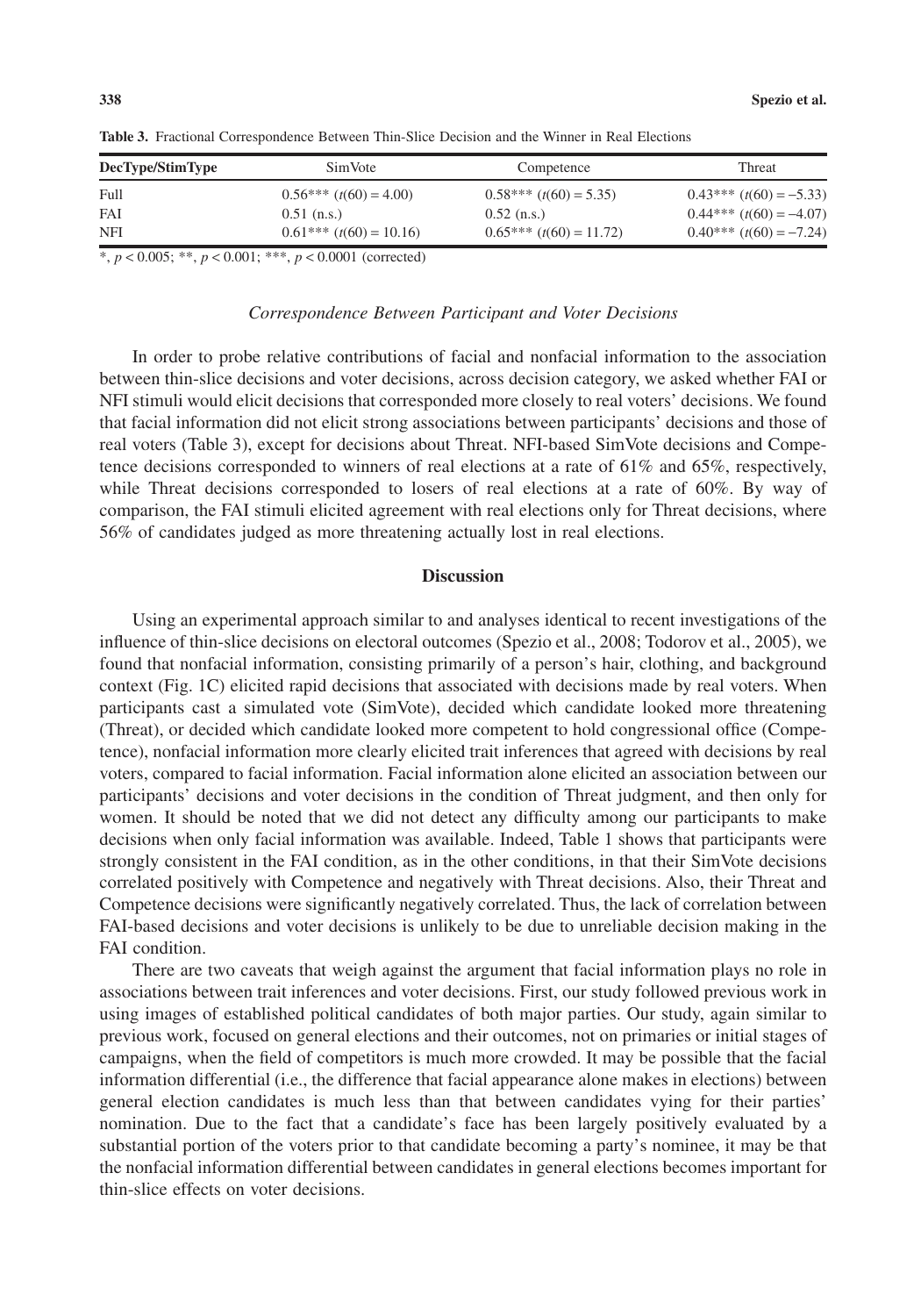Secondly, while our NFI images removed the most critical facial features (e.g., eyes, eyebrows, nose, mouth, skin), we did not, strictly speaking, eliminate all facial information. All NFI images retained some aspect of a facial silhouette (Fig. 1C). Thus, it may be that the overall shape of a person's face played a role in our findings. This is unlikely, since in this case one would expect the full facial information to have played a larger role than it did in leading to a correspondence between thin-slice decisions and voter decisions. However, one might expect an influence of facial silhouette if our participants relied on heuristics that associate a particular face shape (e.g., square vs. round jaw), which itself could result from biological influences such as testosterone levels, with competence or threat. Importantly, information about face shape was present in the Full and NFI images, but removed by using an oval cropping in the FAI images (see Figure 1). As discussed earlier, heuristics that make use of face shape might be expected to play a role in quick estimation of leadership ability in the absence of other information. If so, additional theory is needed, since prevailing theories to explain the association between candidate appearance and electoral outcome identify facial *features* (e.g., eyes, eyebrows, mouth) and their configuration, and not overall face shape. Thus, we plan to test the hypothesis that facial silhouettes alone are enough to drive trait decisions that associate with electoral outcomes.

It should be clear that our findings do not necessarily suggest that a candidate's face is unimportant for mediating thin-slice influences on voter decisions. Rather, these findings suggest the possibility that, at least for elections between candidates who have already had great visibility and who have enjoyed support by a significant portion of the voters, faces matter less than do characteristics over which people have more control (e.g., hair, clothing, posture, context of appearance). As noted above, it also may be that early in the electoral process, when candidates campaign in greater numbers, voters are more strongly influenced by candidates' facial cues than when two, well-vetted candidates face off against one another. Indeed, Atkinson et al. (2009) find evidence to support the hypothesis that in close elections, out-parties choose candidates with faces that elicit higher ratings. These are intriguing possibilities, and need to be investigated further, with image manipulations that allow systematic recombination of candidate faces, hairstyles, clothing, and contextual backgrounds.

While it is taken as a given that the influence of the face on social decisions has roots in human evolution (Jones & Hill, 1993; Rhodes, 2006), research also suggests that the influence of other biological characteristics, such as cranial and facial hair, act similarly, while also being more susceptible to developmental and cultural influences (Mesko & Bereczkei, 2004; Muscarella & Cunningham, 1996; Rhodes, 2006; Terry & Krantz, 1993). Even more susceptible to such influence are aspects of appearance such as clothing and contextual background. Thus, the findings in this article lead to a novel interpretation of the findings linking brain activation elicited by negative cues in a candidate's appearance and decisions made by real voters (Spezio et al., 2008). In that article, the insula, a brain area known to be associated with face processing, was interpreted as processing cues from appearance (again, largely originating in the face) and producing an affective signal that fed into the anterior cingulate cortex, leading to action. Based on the work presented here, the previous interpretation seems to leave aside critical cognitive aspects of emotional processing for decision making, placing all of the emphasis on affective signaling from the insula alone. Instead, it is more likely that the associations between brain activation and voter decisions found in Spezio et al. (2008) were due primarily to nonfacial rather than facial information. Given that this nonfacial information is more greatly affected than facial information by cultural context, it is possible the activations in the insula and anterior cingulate indicated emotional processing inclusive of rapid activation of conceptual schema (Adolphs, 2009; Izard, 2009). The insula is known to increase activation under conditions of spontaneous trait retrieval (Todorov, Gobbini, Evans, & Haxby, 2007) and has been implicated in perceptual learning and recognition (Dijkerman & de Haan, 2007). Considering the possibility of rapid emotional processing in the insula and anterior cingulate as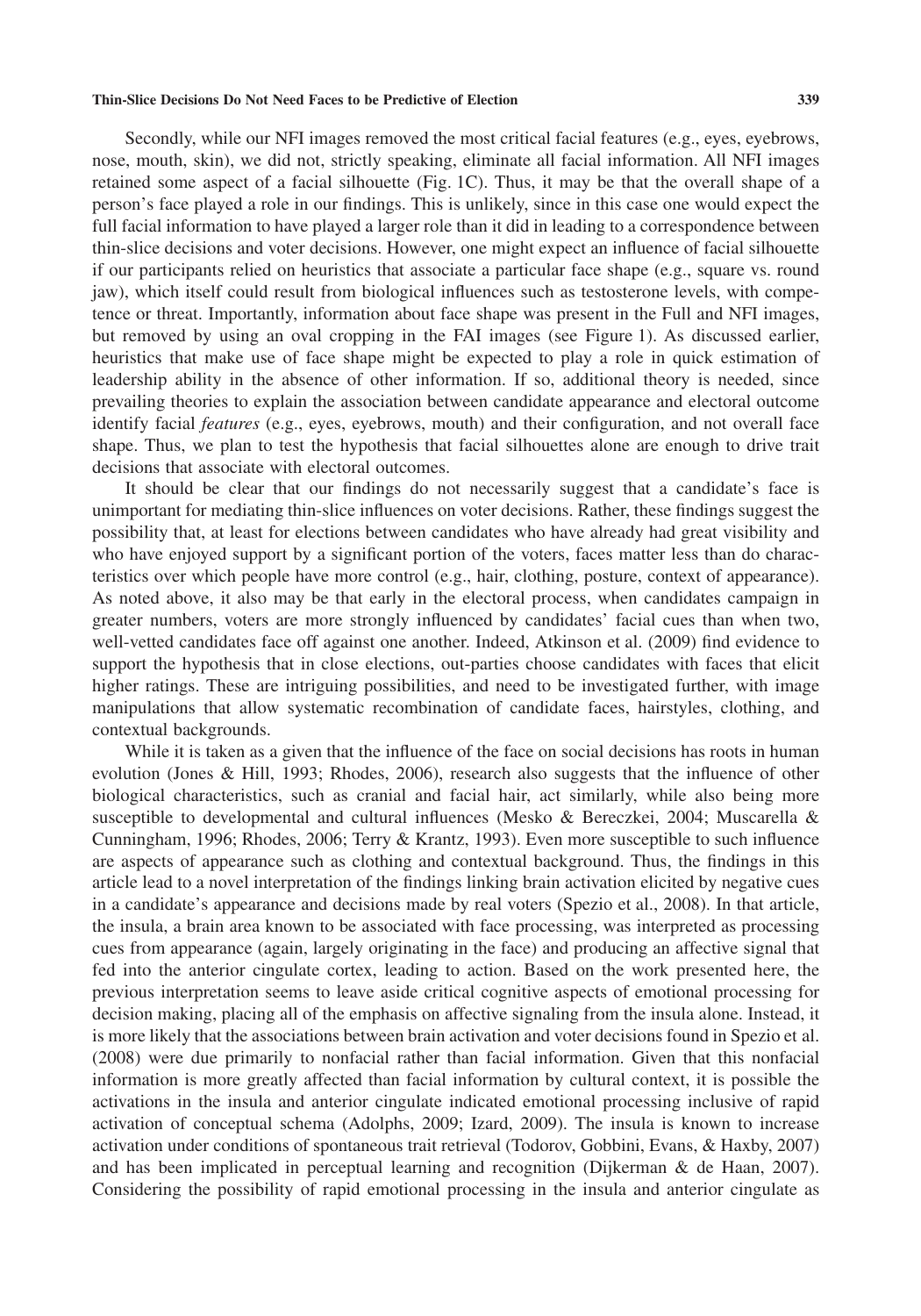involving the activation of conceptual schema, rather than as solely a punishment signal, is suggested by the data here and is more consistent with multidimensional models of emotion (Scherer, 2003) that seek to overcome extreme dual-processing approaches in decision making (Spezio & Adolphs, 2007). Thus our findings may motivate a set of new neuroscientific experiments to identify more completely the role of emotional processing in linking a candidate's visual appearance to electoral success or failure.

# **ACKNOWLEDGMENTS**

The authors would like to thank Allison Midden and Danielle Tucci for help in conducting the experiments; Ralph Adolphs, Shawn Rosenberg, and Darren Schreiber for helpful conversations; and anonymous reviewers for helpful comments. We gratefully acknowledge the support of a grant from the Caltech Brain Imaging Center development program. Correspondence concerning this article should be sent to Michael L. Spezio, Department of Psychology and Neuroscience, Scripps College, Steele 120, 1030 Columbia Ave., Claremont, CA 91711. E-mail: mspezio@scrippscollege.edu

#### **REFERENCES**

- Adolphs, R. (2009). The social brain: Neural basis of social knowledge. *Annual Review of Psychology, 60*, 693–716.
- Alvarez, R. M. (1997). *Information and elections*. Ann Arbor: University of Michigan Press.
- Ambady, N., Hallahan, M., & Rosenthal, R. (1995). On judging and being judged accurately in zero-acquaintance situations. *Journal of Personality and Social Psychology, 69*, 518–529.
- Ambady, N., & Rosenthal, R. (1992). Thin slices of expressive behavior as predictors of interpersonal consequences: A meta-analysis. *Psychological Bulletin, 111*, 256–274.
- Ambady, N., & Rosenthal, R. (1993). Half a minute: Predicting teacher evaluations from thin slices of nonverbal behavior and physical attractiveness. *Journal of Personality and Social Psychology, 64*, 431–441.
- Antoniakis, J., & Dalgas, O. (2009). Prediction election outcomes: Child's play! *Science, 323*(5918), 1183.
- Atkinson, M., Enos, R. D., & Hill, S. J. (2009). Candidate faces and election outcomes: Is the face-vote correlation caused by candidate selection? *Quarterly Journal of Political Science, 4*, 229–249.
- Bailenson, J. N., Garland, P., Iyengar, S., & Yee, N. (2006). Transformed facial similarity as a political cue: A preliminary investigation. *Political Psychology, 27*, 373–385.
- Ballew, C. C., & Todorov, A. (2007). Predicting political elections from rapid and unreflective face decisions. *Proceedings of the National Academy of Science, 104*, 17948–17953.
- Bartels, L. M. (2008). The irrational electorate. *The Wilson Quarterly, 32*(4), 44–50.
- Brainard, D. H. (1997). The Psychophysics Toolbox. *Spatial Vision, 10*, 433–436.
- Curhan, J. R., & Pentland, A. (2007). Thin slices of negotiation: Predicting outcomes from conversational dynamics within the first 5 minutes. *Journal of Applied Psychology, 92*, 802–811.
- Dijkerman, H. C., & de Haan, E. H. F. (2007). Somatosensory processes subserving perception and action. *Behavioral and Brain Sciences, 30*, 189–201.
- Evans, J. S. B. T., & Over, D. E. (1996). Rationality in the selection task: Epistemic utility versus uncertainty reduction. *Psychological Review, 103*, 356–363.
- Goldstein, E. B. (2008). *Cognitive psychology: Connecting mind, research, and everyday experience*. Belmont, CA: Thomson Wadsworth.
- Hassin, R., & Trope, Y. (2000). Facing faces: Studies on the cognitive aspects of physiognomy. *Journal of Personality and Social Psychology, 78*, 837–852.
- Izard, C. E. (2009). Emotion theory and research: Highlights, unanswered questions, and emerging issues. *Annual Review of Psychology, 60*, 1–25.
- Jones, D., & Hill, K. (1993). Criteria of facial attractiveness in five populations. *Human Nature, 4*, 271–296.
- Kahneman, D., Slovic, P., & Tversky, A. (1982). *Judgment under uncertainty: Heuristics and biases*. New York: Cambridge University Press.
- Lau, R. R., Andersen, D. J., & Redlawsk, D. P. (2008). An exploration of correct voting in recent U.S. presidential elections. *American Journal of Political Science, 52*, 395–411.